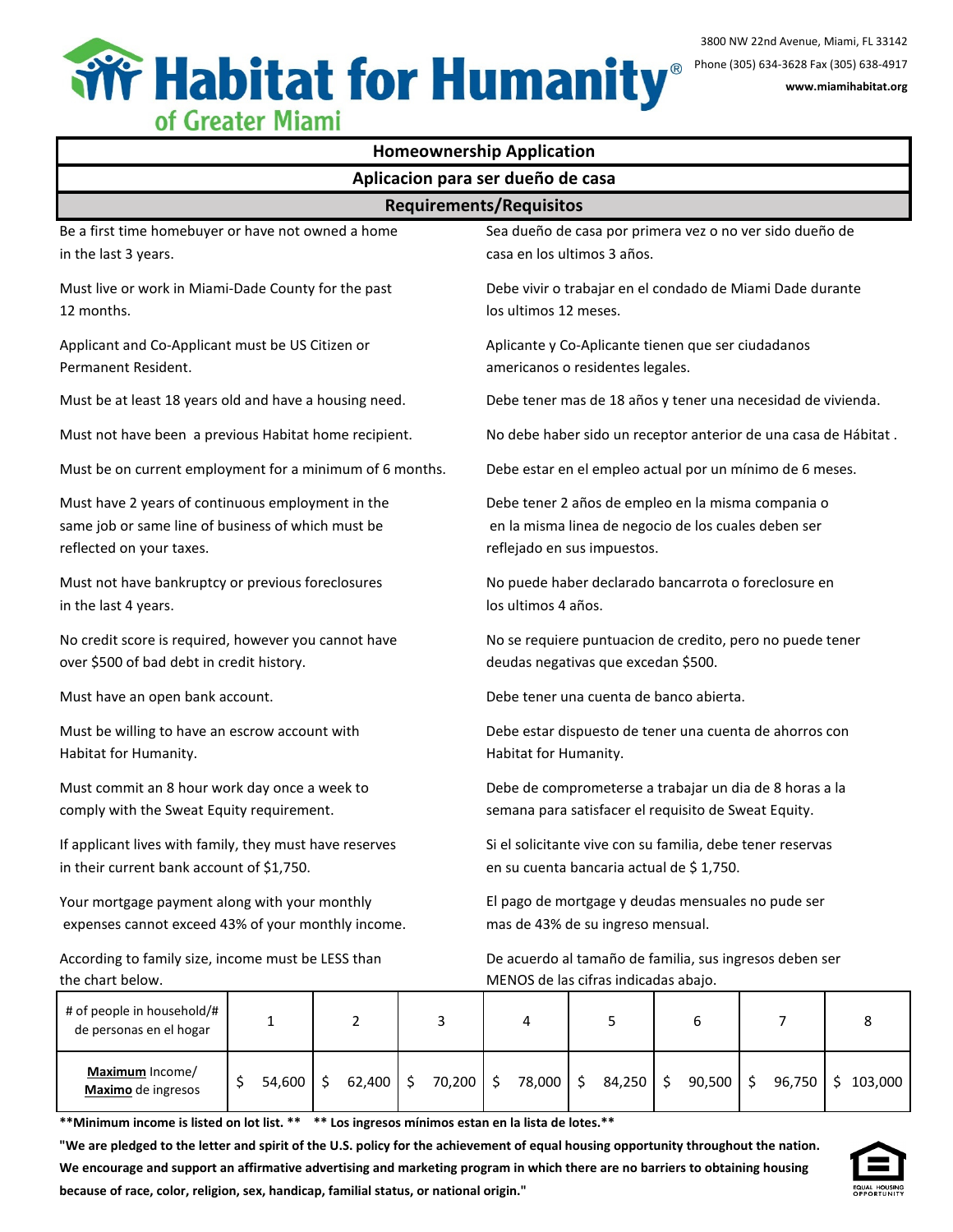**Field Humanity**®

3800 NW 22nd Avenue, Miami, FL 33142 Phone (305) 634-3628 Fax (305) 638-4917 **www.miamihabitat.org**

**Of Greater Miami**<br>Do not fax your application. It will not be processed. No se permite mandar la aplicación por fax. No sera procesada.

Applications will not be processed until everything listed below is provided.

La aplicación no será procesada hasta que todos los documentos estén presentados.

**Required Documents/Documentos Requeridos**

Please provide copies of all the documents requested below **(do not provide originals)**. Documents will NOT be returned. Por favor de entregar copias de todos los documentos **(no originales)**. Los documentos NO seran devueltos.

| \$15.00 application fee must be paid with a Money Order        | \$15.00 tasa de solicitud en Giro postal/Money Order                           |  |  |  |  |
|----------------------------------------------------------------|--------------------------------------------------------------------------------|--|--|--|--|
| (no checks or cash). This fee is non-refundable!               | (no cheques o dinero en efectivo) cual no es reenbolsable.                     |  |  |  |  |
|                                                                |                                                                                |  |  |  |  |
| Identification card (government issued with photo)             | Tarjeta de identificacion para todos los nombrados en la                       |  |  |  |  |
| for everyone over 18 years old.                                | aplicación mayoress de 18 años (licencia o pasaporte).                         |  |  |  |  |
| Social Security cards for everyone one the application.        | Tarjetas de seguro social de todas las parsonas personas<br>en la aplicacion.  |  |  |  |  |
| Birth certificates for everyone on the application.            | Acta de nacimiento de todas las personas en la aplicacion.                     |  |  |  |  |
| Proof of legal custody of any nonbiological minor children.    | Prueba de custodia legal de todos los ninos menores no biológicos.             |  |  |  |  |
| Three recent rent receipts (within last three months).         | Tres recibos de pago de renta (de los ultimos tres meses).                     |  |  |  |  |
| Copies of documents verifying other income                     | Documentos que verifiquen otros ingresos                                       |  |  |  |  |
| (Social Security, Disability, child support, ect.).            | (seguro social descapacidad, manutencion infantile, ect.).                     |  |  |  |  |
| Proof of residency for Applicant and Co-Applicant              | Prueba de residencia del aplicante y co-aplicante                              |  |  |  |  |
| (birth certificates, US passport, naturalization certificates, | (acta de nacimiento, pasaporte Americano, certificado de                       |  |  |  |  |
| US residence card).                                            | ciudadania, tarjeta de residencia).                                            |  |  |  |  |
| Lot selection form with your 3 preferences.                    | Formulario de selección con sus 3 preferencias entre<br>los lotes disponibles. |  |  |  |  |
|                                                                | For each adult 18 years and older:                                             |  |  |  |  |
| Income tax statements for the previous two years               | Documentos de pago de impuestos de los ultimos dos anos                        |  |  |  |  |
| (all pages of form 1040).                                      | (todas las paginas de los 1040)                                                |  |  |  |  |
| W2 forms for the previous two years                            | Documento W2 de los de los ultimos dos anos                                    |  |  |  |  |
| Four most recent pay stubs                                     | Los cuatro Talones de pago mas recientes                                       |  |  |  |  |
| Three months bank statements for every bank account            | Los ultimos tres meses de estados de cuentas de banco para                     |  |  |  |  |
| in household                                                   | todas las cuentas en el hogar                                                  |  |  |  |  |
| If married, copy of marriage certificate; if divorced,         | Si es casado(a), acta de matrimonio; si es divorciado(a),                      |  |  |  |  |
| copy of divorce decree                                         | acta de divorcio                                                               |  |  |  |  |
| For each child:                                                |                                                                                |  |  |  |  |

If divorced and/or have children from a previous marriage/relationship you must provide either:

a copy of the divorce documents showing if child support is due or

verification from the Clerk of Court Central Depository Office confirming that child support is/is not provided for each child.

Si divorciado o tienen hijos de un matrimonio/relación anterior debe proporcionar ya sea: una copia del divorcio mostrando si manutención fue otorgado

**o** verificación de la Oficina Del Depositario Central de la Corte confirmando esa manutención es o no es proporcionado para cada niño.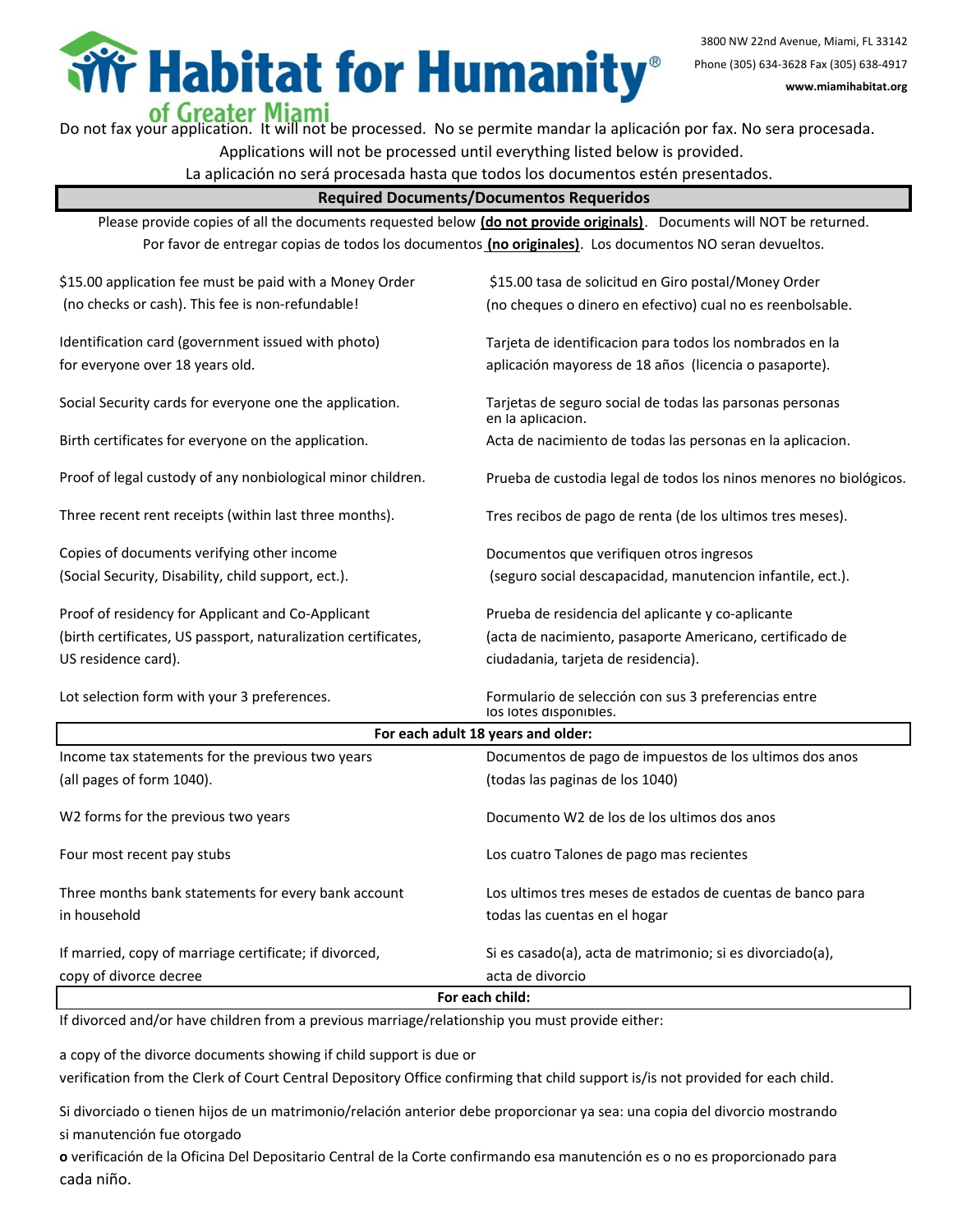| Homeownership Application/Aplicacion para ser dueño de casa                                                                                                                                                                  |                                                                                                                                                                                                                                      |                                                             |                                   |                                                                          |                |                                                             |                                                             |                              |  |  |  |
|------------------------------------------------------------------------------------------------------------------------------------------------------------------------------------------------------------------------------|--------------------------------------------------------------------------------------------------------------------------------------------------------------------------------------------------------------------------------------|-------------------------------------------------------------|-----------------------------------|--------------------------------------------------------------------------|----------------|-------------------------------------------------------------|-------------------------------------------------------------|------------------------------|--|--|--|
| I. APPLICANT(S) INFORMATION /INFORMACCION DE APLICANTE                                                                                                                                                                       |                                                                                                                                                                                                                                      |                                                             |                                   |                                                                          |                |                                                             |                                                             |                              |  |  |  |
| Applicant's Name (First Name, Middle Initial, Last Name)                                                                                                                                                                     |                                                                                                                                                                                                                                      | Co-Applicant's Name (First Name, Middle Initial, Last Name) |                                   |                                                                          |                |                                                             |                                                             |                              |  |  |  |
| Applicant's Address/Direccion (street, city, state & zip)                                                                                                                                                                    | Co- Applicant's Address/Direccion (street, city, state & zip)                                                                                                                                                                        |                                                             |                                   |                                                                          |                |                                                             |                                                             |                              |  |  |  |
| Home/Cell Phone                                                                                                                                                                                                              | Email                                                                                                                                                                                                                                |                                                             |                                   | Home/Cell Phone                                                          |                |                                                             | Email                                                       |                              |  |  |  |
| DOB/Fecha de nacimiento<br>Social Security/Numero Social                                                                                                                                                                     |                                                                                                                                                                                                                                      |                                                             |                                   | DOB/Fecha de nacimiento                                                  |                |                                                             | Social Security/Numero Social                               |                              |  |  |  |
| Marital Status/Estado Civil (Circle one)(Circule uno)<br>Single/Soltero<br>Married/Casado                                                                                                                                    | Separated/<br>Divorced/<br>Separado<br>Divorciado                                                                                                                                                                                    |                                                             |                                   | Marital Status/Estado Civil (Circle one) (Circule uno)<br>Single/Soltero | Married/Casado |                                                             | Divorced/<br>Divorciado                                     | Separated/<br>Separado       |  |  |  |
|                                                                                                                                                                                                                              |                                                                                                                                                                                                                                      |                                                             |                                   |                                                                          |                |                                                             |                                                             |                              |  |  |  |
|                                                                                                                                                                                                                              |                                                                                                                                                                                                                                      |                                                             |                                   | II. OCCUPANT(S)/OCUPANTE(S)                                              |                |                                                             |                                                             |                              |  |  |  |
| Name/Nombre                                                                                                                                                                                                                  | List anyone that would occupy the house who is not listed above./Listar cualquier persona que occuparia the casa que no aparece en la lista anterior.<br>Date of birth<br>Full time student/<br>Fecha de<br>Estudiante<br>nacimiento |                                                             | Social Security/<br>Numero Social | Gender/<br>Genero                                                        |                | Relationship to<br>applicant/<br>Relacion al<br>solicitante | Monthly Income/<br>Ingresos<br>mensuales                    |                              |  |  |  |
|                                                                                                                                                                                                                              |                                                                                                                                                                                                                                      | Yes                                                         | No                                |                                                                          | М              | F                                                           |                                                             |                              |  |  |  |
|                                                                                                                                                                                                                              |                                                                                                                                                                                                                                      | Yes                                                         | No.                               |                                                                          | M              | F                                                           |                                                             |                              |  |  |  |
|                                                                                                                                                                                                                              |                                                                                                                                                                                                                                      | Yes                                                         | No                                |                                                                          | M              | F                                                           |                                                             |                              |  |  |  |
|                                                                                                                                                                                                                              |                                                                                                                                                                                                                                      | Yes                                                         | No.                               |                                                                          | М              | F                                                           |                                                             |                              |  |  |  |
|                                                                                                                                                                                                                              |                                                                                                                                                                                                                                      | Yes                                                         | No                                |                                                                          | M              | F                                                           |                                                             |                              |  |  |  |
| <b>III. INCOME/INGRESOS</b>                                                                                                                                                                                                  |                                                                                                                                                                                                                                      |                                                             |                                   |                                                                          |                |                                                             |                                                             |                              |  |  |  |
| Employer's Name/Nombre de Empleador<br>Employer's Name/Nombre de Empleador                                                                                                                                                   |                                                                                                                                                                                                                                      |                                                             |                                   |                                                                          |                |                                                             |                                                             |                              |  |  |  |
| Employer's Address/Direccion de Empleador (street, city, state & zip)<br>Employer's Address/Direccion de Empleador (street, city, state & zip)                                                                               |                                                                                                                                                                                                                                      |                                                             |                                   |                                                                          |                |                                                             |                                                             |                              |  |  |  |
| Start Date/Fecha de Inicio                                                                                                                                                                                                   | Position/Posicion                                                                                                                                                                                                                    |                                                             |                                   | Start Date/Fecha de Inicio                                               |                |                                                             | Position/Posicion                                           |                              |  |  |  |
| Monthly Income/Ingresos mensuales                                                                                                                                                                                            | Work Phone/Telefono del trabaio                                                                                                                                                                                                      |                                                             |                                   | Monthly Income/Ingresos mensuales                                        |                |                                                             | Work Phone/Telefono del trabaio                             |                              |  |  |  |
|                                                                                                                                                                                                                              |                                                                                                                                                                                                                                      |                                                             |                                   | IV. CURRENT HOUSING/VIVIENDA ACTUAL                                      |                |                                                             |                                                             |                              |  |  |  |
| Current status/Estado actual (Circle all that apply/Circule todos lo que correspondan)                                                                                                                                       |                                                                                                                                                                                                                                      |                                                             |                                   |                                                                          |                |                                                             |                                                             |                              |  |  |  |
| Own/Propietario<br>Rent/Renta                                                                                                                                                                                                | Section 8/<br>Seccion 8                                                                                                                                                                                                              | HUD/HUD                                                     |                                   | Live with<br>Veteran/Veterano<br>family/Vive con<br>familia              |                |                                                             | Anteriormente<br>Subsidized<br>residente de Scott<br>Carver |                              |  |  |  |
| Have you ever owned a house?/Alguna vez ha sido dueño de casa?<br>Is anyone in the household a veteran? Alguien en su hogar es veterano?                                                                                     |                                                                                                                                                                                                                                      |                                                             |                                   |                                                                          |                |                                                             |                                                             |                              |  |  |  |
| Yes/Si                                                                                                                                                                                                                       | No                                                                                                                                                                                                                                   |                                                             |                                   |                                                                          | Yes/Si         |                                                             | No                                                          |                              |  |  |  |
| Landlord Phone Number/Telefono de<br>Landlord Name/Nombre de propietario<br>propietario                                                                                                                                      |                                                                                                                                                                                                                                      |                                                             |                                   | Monthly Rent/Pago Mensual<br># of Rooms/# de Dormitorios                 |                |                                                             |                                                             |                              |  |  |  |
| V. WILLINGNESS TO PARTNER/VOLUNTAD DE SOCIO                                                                                                                                                                                  |                                                                                                                                                                                                                                      |                                                             |                                   |                                                                          |                |                                                             |                                                             |                              |  |  |  |
|                                                                                                                                                                                                                              |                                                                                                                                                                                                                                      |                                                             |                                   |                                                                          |                |                                                             |                                                             |                              |  |  |  |
| Sweat Equity: You are required to work at the construction site one full 8-hour day, from 7:30 AM TO 3:30 PM, at least once a week.                                                                                          |                                                                                                                                                                                                                                      |                                                             |                                   |                                                                          |                |                                                             |                                                             |                              |  |  |  |
| Sweat Equity: Se requiere que usted trabaje en el sitio de construccion un dia completo de 8 horas desde las 7: AM a 3:30 PM, una vez a la semana.<br>Which day are you available to work those 8 hours weekly? (Circle one) |                                                                                                                                                                                                                                      |                                                             |                                   |                                                                          |                |                                                             |                                                             |                              |  |  |  |
| Tuesday                                                                                                                                                                                                                      | Wednesday                                                                                                                                                                                                                            | Thursday                                                    |                                   | Friday<br>Saturday                                                       |                |                                                             |                                                             |                              |  |  |  |
|                                                                                                                                                                                                                              | Cual dia esta disponible para trabajar esa 8 horas semanal? (Circule uno)                                                                                                                                                            |                                                             |                                   |                                                                          |                |                                                             |                                                             |                              |  |  |  |
| Martes                                                                                                                                                                                                                       | Miercoles<br>Jueves                                                                                                                                                                                                                  |                                                             |                                   | Viernes                                                                  | Sabado         |                                                             |                                                             | EQUAL HOUSING<br>OPPORTUNITY |  |  |  |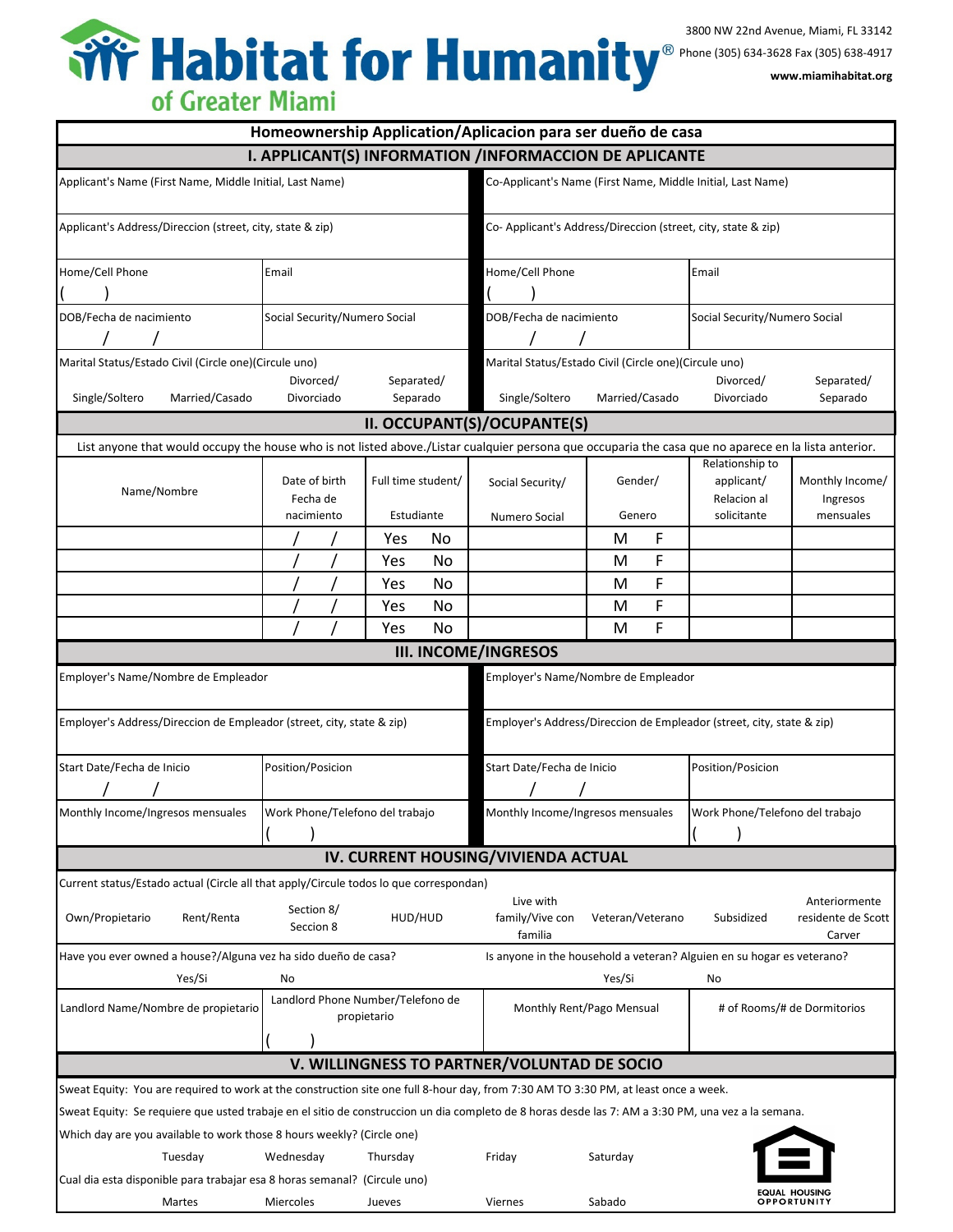

3800 NW 22nd Avenue, Miami, FL 33142 Phone (305) 634-3628 Fax (305) 638-4917

www.miamihabitat.org



## INFORMATION DISCLOSURE AUTHORIZATION

To whom it may concern:

I / We hereby authorize the release of any personal and financial information requested by Habitat for Humanity of Greater Miami, including but not limited to: credit check, employment and income records, landlord statements, bank statements, sexual predator check, and criminal record check.

I / We hereby authorize any recipient hereof to consider a photocopy or any reproduction of this document to serve as the original. I / We understand that information obtained from these reports will be shared internally at Habitat with only those parties involved in making a decision about my/our application to purchase a home.

A quien le pueda interesar:

Yo / Nosotros autorizamos entregar información personal y financiera a Habitat for Humanity of Greater Miami, incluyendo pero no limitado a: chequeo de credito, historia de empleo e ingresos, recibo de renta, estados de cuentas de banco, chequeo de antecedents penales y depredadores sexuales.

Yo / Nosotros autorizamos la reproducción y fotocopias de este documento.

Yo / Nosotros entendemos que la información obtenida en estos reportes sea compartida internamente en Habitat por empleados involucrados para tomar una decision acerca de mi aplicación para comprar casa.

## APPLICANT /APLICANTE

| Signature/Firma                 | Date/Fecha                                              | Social Security Number/Numero de seguro social |
|---------------------------------|---------------------------------------------------------|------------------------------------------------|
| Print Name/Nombre del Aplicante |                                                         | Date of Birth/Fecha de nacimiento              |
|                                 | <b>CO-APPLICANT / CO-APLICANTE</b>                      |                                                |
| Signature/Firma                 | Date/Fecha                                              | Social Security Number/Numero de seguro social |
| Print Name/Nombre del Aplicante |                                                         | Date of Birth/Fecha de nacimiento              |
|                                 | Other adult over 18 #1/ Otro adulto mayor de 18 años #1 |                                                |
| Signature/Firma                 | Date/Fecha                                              | Social Security Number/Numero de seguro social |
| Print Name/Nombre del Aplicante |                                                         | Date of Birth/Fecha de nacimiento              |
|                                 | Other adult over 18 #2/Otro adulto mayor de 18 años #2  |                                                |
| Signature/Firma                 | Date/Fecha                                              | Social Security Number/Numero de seguro social |
|                                 |                                                         |                                                |